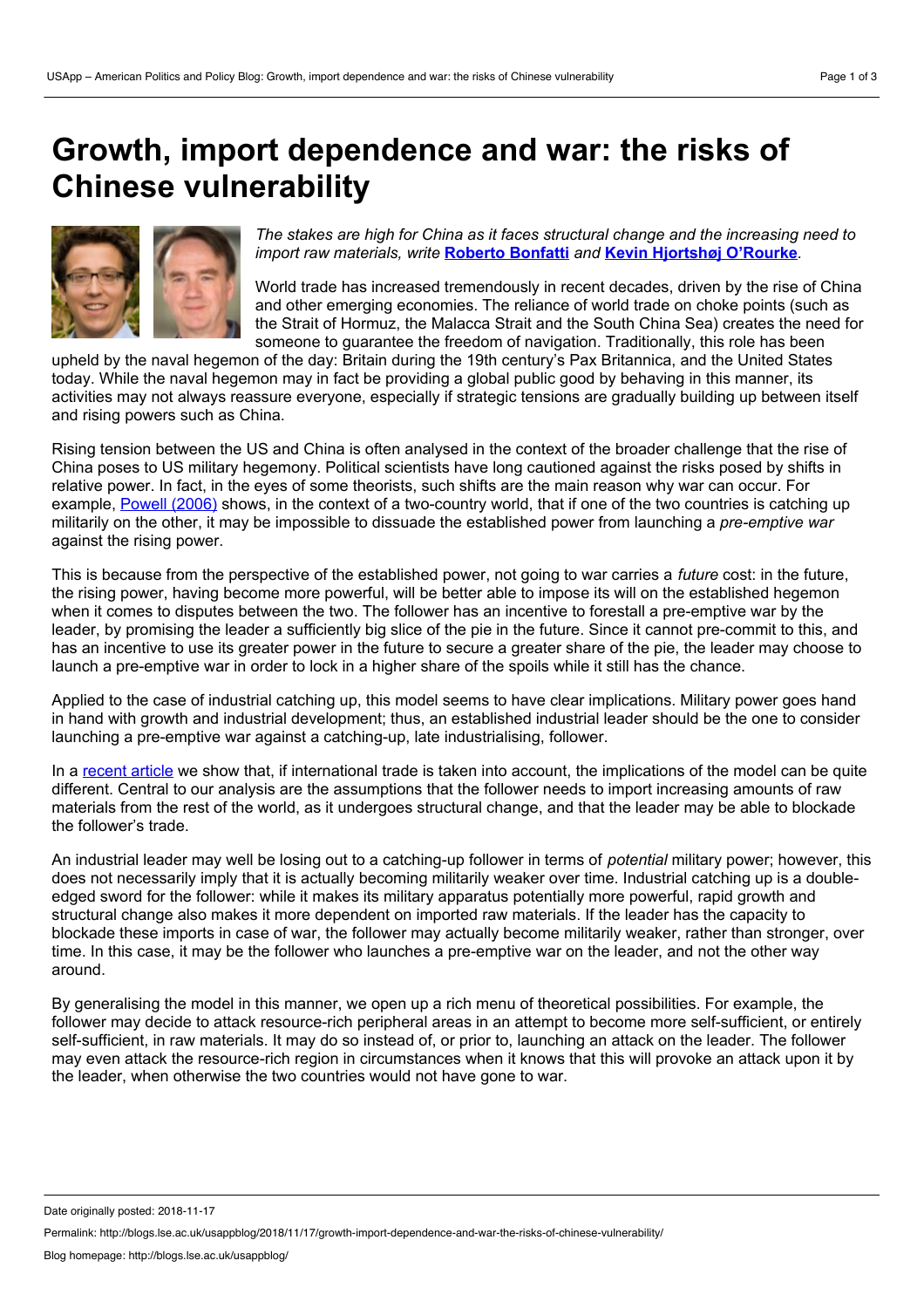We argue that our model can shed light on why it was Japan who attacked the United States in 1941, and not the other way around [\(Barnhart,](http://www.cornellpress.cornell.edu/book/?GCOI=80140100030370) 1987). This was unambiguously a case of an industrial follower catching up on the leader. And yet Japan was also becoming rapidly more dependent on imported raw materials. Japan's invasions of resource-rich Manchuria, China, and Southeast Asia were attempts to break free from this pattern of increased dependence: they correspond to attacks on the resource-rich region in ourmodel, prior to an eventual attack on the leader.



Like Japan, late 19th and early 20th century Germany had been rapidly catching up on the Britain and the United States. However, Germany had also become more dependent on imports of food and raw materials. While we do not argue that this strategic dependence explains the origins of either world war in Europe, Avner Offer [\(1989\)](https://www.amazon.co.uk/First-World-War-Interpretation-Paperbacks/dp/0198202792) has argued that it was a key factor explaining the Anglo-German naval rivalry which preceded World War I. After World War I, Hitler was obsessed with German dependence on imports of food and strategic raw materials. The importance of securing the resources needed to fight his wars is a constant theme of Adam [Tooze's](https://www.penguin.co.uk/books/53768/the-wages-of-destruction/9780141040929.html) (2006) classic book on the Nazi economy. One obvious solution was to attack Eastern Europe, which corresponded to the resource-rich peripheral region in our model, even though attacking Poland risked war with the UK and France. And in the long run, conquering Russia was seen as the only way to achieve complete self-sufficiency in raw materials.

Such theoretical and historical considerations suggest that it is Chinese vulnerability, rather than American, that we should be worried about. As long as the United States retains control over maritime choke points, it may be China, rather than the United States, that fears becoming more vulnerable over time. In that context, Chinese expansionism in the South China Sea, while potentially dangerous, may not be so surprising.

- This blog post first appeared at LSE [Business](http://blogs.lse.ac.uk/businessreview/2018/11/13/growth-import-dependence-and-war-the-risks-of-chinese-vulnerability/) Review and is based on the authors' paper Growth, Import *[Dependence](https://onlinelibrary.wiley.com/doi/abs/10.1111/ecoj.12511) and War, Economic Journal. An earlier version is available as CEPR Discussion Paper 10073.*
- *Featured image credit: [Photo](https://en.wikipedia.org/wiki/Naval_tactics#/media/File:Fleet_5_nations.jpg) by U.S. Navy/PH3 Alta I. Cutler, Public [Domain.](https://en.wikipedia.org/wiki/Public_domain)*

#### *Please read our comments policy before [commenting](http://blogs.lse.ac.uk/usappblog/comments-policy/)*

Note: This article gives the views of the author, and not the position of USAPP- American Politics and Policy, nor of *the London School of Economics.*

*Shortened URL for this post:* **<http://bit.ly/2DuAJJU>**

## **About the authors**

Date originally posted: 2018-11-17

Permalink: http://blogs.lse.ac.uk/usappblog/2018/11/17/growth-import-dependence-and-war-the-risks-of-chinese-vulnerability/